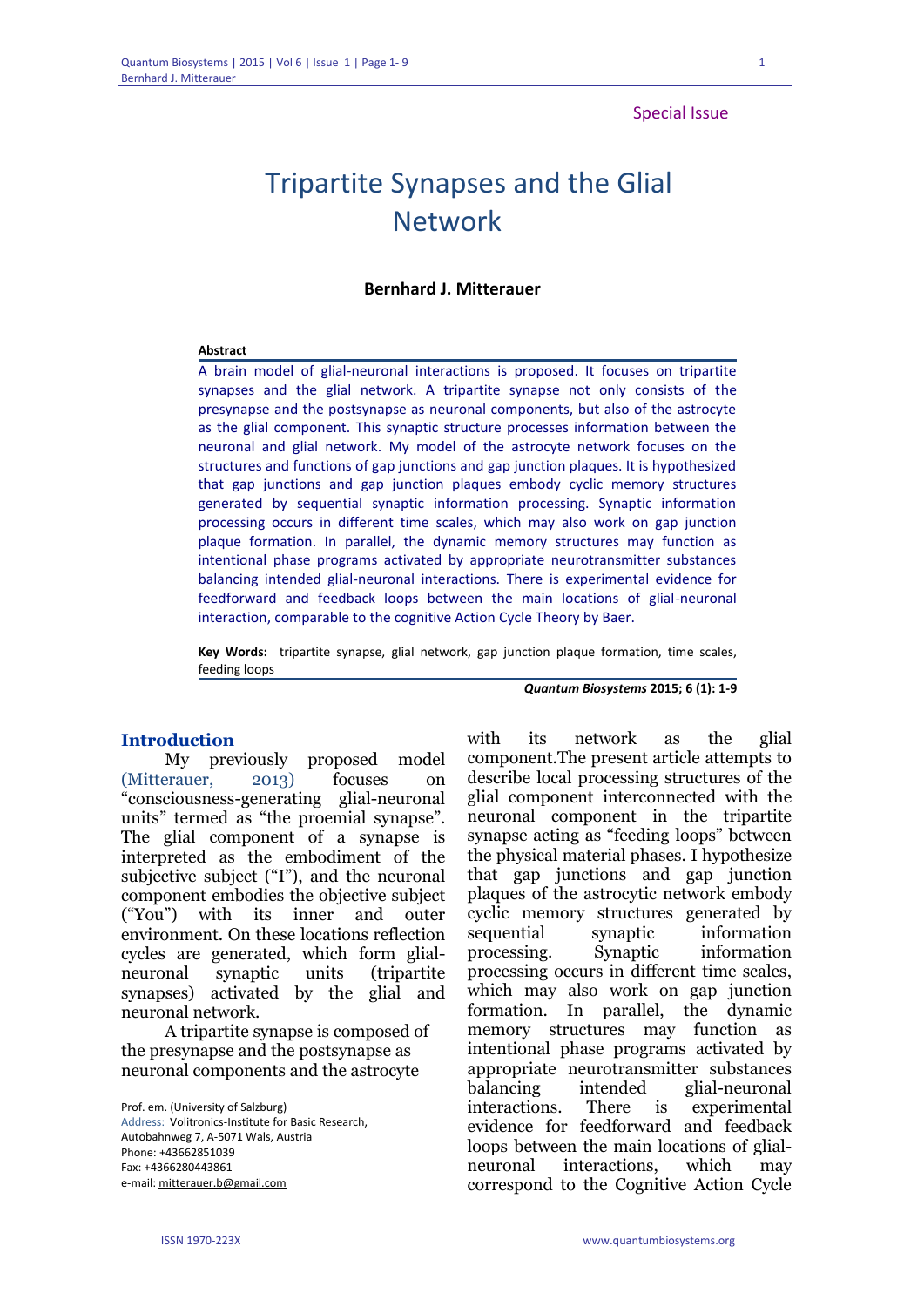Theory by Wolfgang Baer (2013). The underlying formalism of transclassic ontology (Guenther, 1962) is not described in the present paper.

According to the main topic of the present study, it does not explicitly deal with the problem of consciousness. In this context I refer to the work by Pereira and Furlan (2010) conceiving the active astroglial network as a "Master Hub" that integrates results of distributed processing from the neuronal network. Theoretical results of this model are contributing to the development of new experimental research programs to test cognitive functions of astrocytes and their networks in conscious states based on a conceptual framework for the science of human consciousness (Pereira, 2013).

First, the relevant biological structures of the tripartite synapse and the astroglial network must be described.

# **1 - Biological interaction structures 1.1 - Tripartite synapses**

The basic anatomical components of a tripartite synapse are composed of the presynaptic neuron, the postsynaptic neuron, and the astrocyte embodying the glial cell with a synaptic cleft in between. The glial-neuronal interactions in chemical tripartite synapses occur via neurotransmitters, gliotransmitters and other substances (neuromodulators, neurotransporters, ions, etc.). Experimental neurophysiological research has demonstrated that the glial system exerts a modulatory function in its interactions with the neuronal system (Haydon and Carmignoto, 2006). Since the topic of the present study is focused on tripartite synapses and the astrocytic network, other main glial structures and functions (oligodendroglia, myelin, microglia, etc.) are not considered. Figure 1 depicts a schematic diagram of glialneuronal interactions in the tripartite synapse. Sensory-motor networks compute environmental information activating the presynapse (1). The

activated presynapse releases neurotransmitter substances (NT) from vesicles (v) occupying both presynaptic receptors (poR) and receptors on the astrocyte (acR) (2). NT also activate gap junctions (g.j.) in the astrocytic network (syncytium) enhancing the spreading of calcium waves (Ca  $2+$ ) (3). In parallel, the oocupancy of acR by NT also activates  $Ca<sup>2+</sup>$  ions within the astrocyte (4). This mechanism exerts the production of gliotransmitters (GT) (5, 6) within the astrocyte. The occupancy of extrasynaptic pre- and postsynaptic receptors (prR, poR) by GT is excitatory (7) and on extrasynaptic poR inhibitory (8). Neurotransmission is also inactivated by the reuptake of NT in the presynaptic membrane mediated by transporter molecules (t) (9). Moreover, GT inhibit the presynaptic terminal via occupancy of prR temporarily turning off synaptic transmission in the sense of a negative feedback (10). Synaptic information processing can be transmitted to the neuronal network activating the synapse again (11).

# **1.2 - Astroglial network (syncytium)**

The biological structure proposed focuses on gap junctions between astrocytes, the main glial cell type beside oligodendrocytes and microglia. Gap junctions provide a structural link by which single cells are coupled to build a functional network, called syncytium, with communication dynamics that cannot be exerted by individual cells. Gap junctions of an astrocyte syncytium consist of connexins forming gap junction channels by hemichannels of different kinds (Ransom and Giaume, 2013). Whereas astrocytes are interconnected with their neighbors via gap junctions, the interactions of astrocytes with neurons (Araque, 1999) occur mainly in tripartite synapses.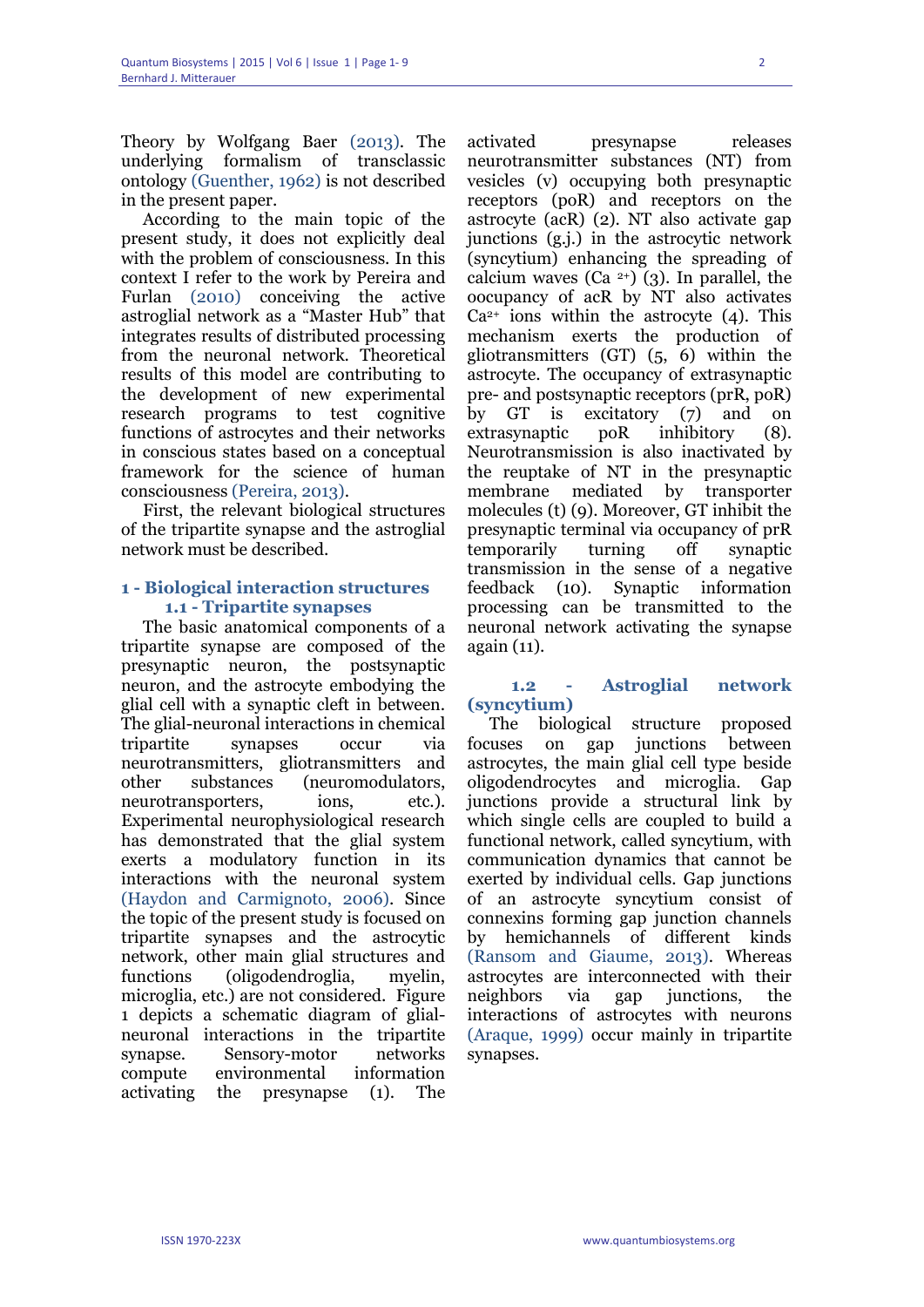

Figure 1. Schematic diagram of glial-neuronal interactions in a tripartite synapse

The number and composition of gap junctions can be dynamically regulated by upregulating connexin biosynthesis or decreasing the rate of connexin degradation in the endoplasmic reticulum, and by enhancing gap junction assembly. If gap junctions are frequently coupled within time scales of seconds or hours, they form plaques (Ransom and Giaume 2013).

Figure 2 shows a diagrammatic schema depicting an astrocytic syncytium (a). Six astrocytes  $(A_{c1} \dots A_{c6})$  are completely interconnected via fifteen gap junctions (g.j.). Each astrocyte contacts a neuronal synapse building a tripartite synapse (tSy, only one is shown). This simple diagram refers to the elementary components and their connections in the astrocytic syncytium. In this network organization frequently activated gap junctions generate a plaque. An example of plaque formation (b) is given between an  $A_{c3}$ ,  $A_{c4}$ ,  $A_{c5}$ ,  $A_{c3}$  –loop (fat connection lines) generated by repeated activation (arrows). This loop becomes embodied in a gap junction plaque composed of a hierarchical loop structure (cycles).

# **1.3- Glial-neuronal interactions in different time scales**

An astrocyte responds to prolonged synaptic activity in comparison to pure neuronal synapses (Winship, 2007). It is acting in a continuously prolonged time frame from seconds, minutes or longer (Santello, 2011). These local phenomena are capable of triggering gliotransmission and modulating basal transmission at individual tripartite synapses (Volterra, 2013).

Gap junction channels formed by the connexin family of proteins have different sensitivities and time courses. They act on a millisecond time scale termed fast-gating or substrate-gating, and on a slower time course (seconds or longer), termed slowgating (Bargiello and Brink, 2009). Importantly, gap junctions are dynamic structures with channels being continually added and removed forming the structure of gap junction plaques (Sosinsky, 2009). We hypothesize that in tripartite synapses and the astrocytic syncytium comparable time periods are at work and may be interconnected in feeding loops.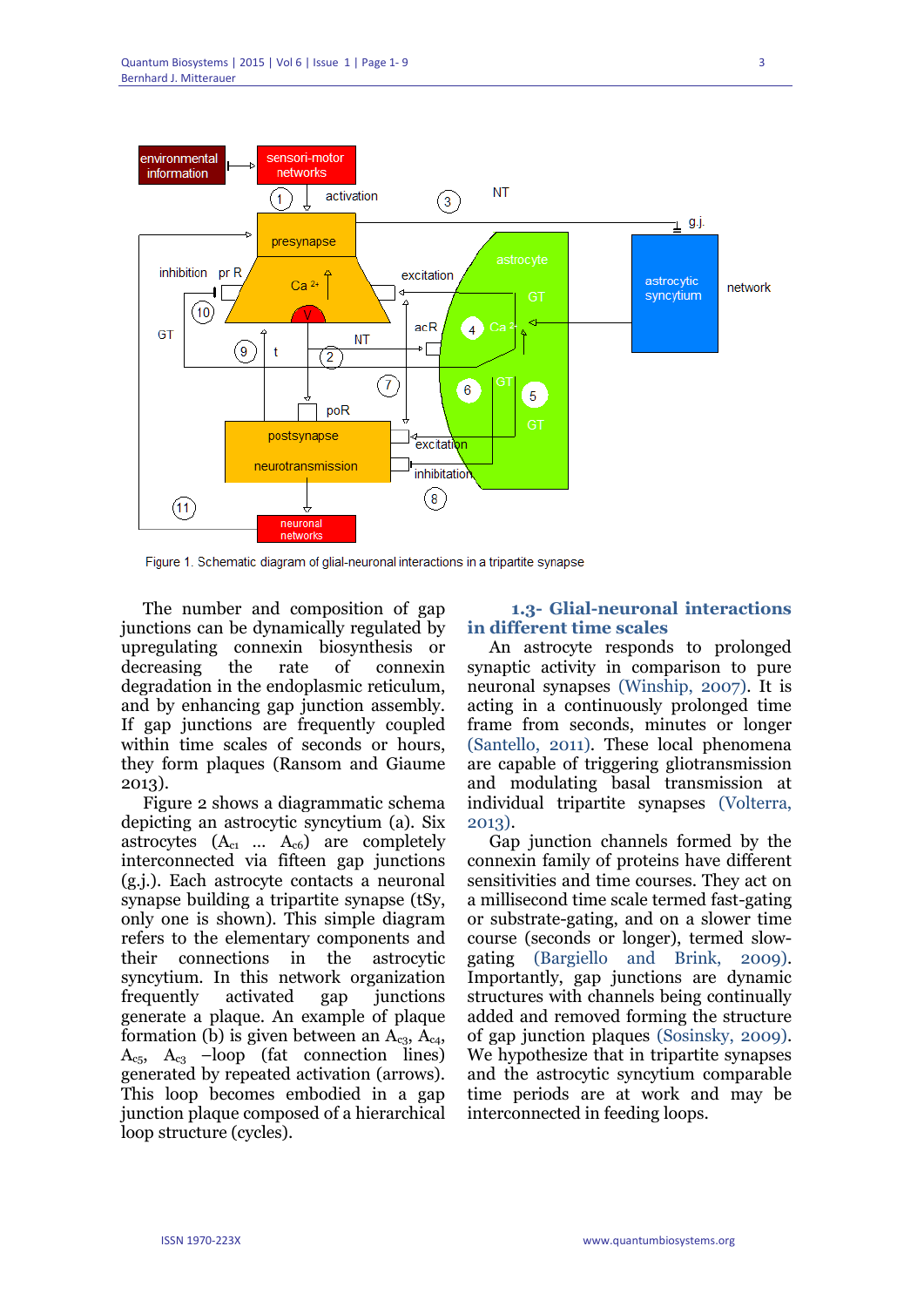

Fig. 2. Outline of an astroglial network a. gap junction network<br>b. plaque formation

Figure 3 shows diagrams of glialneuronal interactions in different time scales.

**a.** Action cycles within milliseconds in a tripartite synapse (tSy) and in the corresponding astrocytic network (aN) (syncytium). Production of neurotransmitters (N) activates (arrow) expression of astrocytic receptor pattern (acR) that in turn activates the production of gliotransmitters (GT), closing the loop. In the aN activation of tSy occurs by gap junctional loop generation (indicated as a cycle).

**b.** Within the second to minute scale the repeated activations (double headed arrows) between N, acR, GT and N and the repetition of the interconnection with aN generate a loop embodiment (fat cycle).



Fig. 3. Glial-neuronal interactions in different time scales a. action cycles in milliseconds b. action cycles in seconds to minutes c. action cycles in hours, days or longer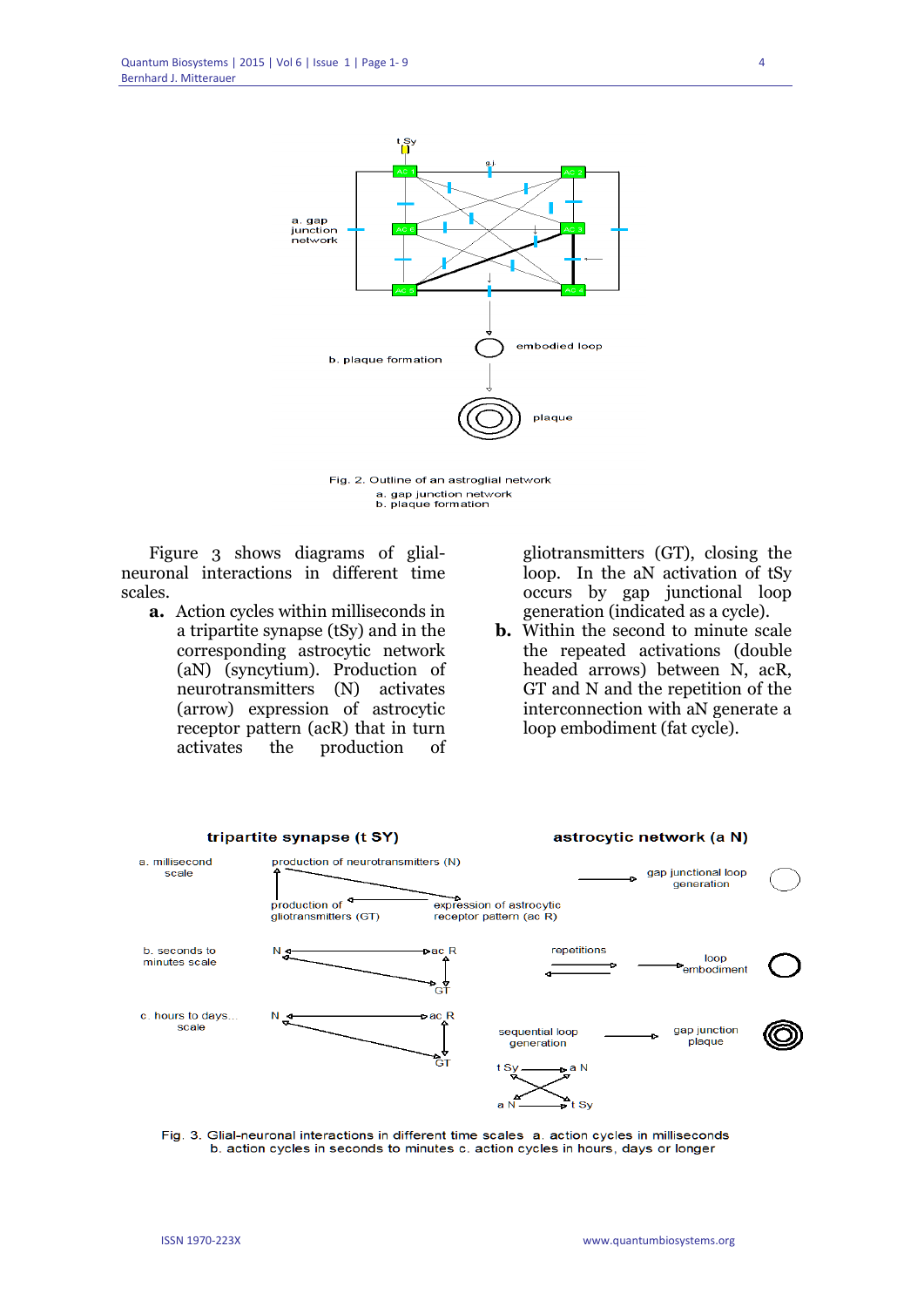**c.** In the hours and longer duration of tSy-aN-interactions a repeated generation of action loops occurs, and in sequential modifications a hierarchical loop embodiment is built as a gap junction plaque. The sequential modification is based on an interplay between tSy  $\rightarrow$  aN  $\leftrightarrow$  $aN \rightarrow tSy \leftrightarrow tSy$ . Formally

interpreted, the tripartite synapse (tSy) operates as a relator and the astrocytic network (aN) as a relatum and vice versa (Mitterauer 2013). As embodiments of sequential modifications in action loops it generates a gap junction plaque.



Fig. 4. Motile astrocytic process and network structuring

# **1.4 - Motile astrocytic processes and glial network structuring**

As experimentally verified, the processes of an astrocyte body exert a motile behavior contacting synapses and retracting from synapses (Hirrlinger, 2004; Winkler, 2013). Figure 4 depicts an astrocyte contacting (arrow) the prepostsynaptic components of a synapse and its endfoot or retracting (reversed arrow) from the synapse. The body of the astrocyte exerts a pacemaking via the motile astrocytic process as observed in experiments (Parri and Crunelli, 2007). This rhythmic pulsation of the astrocyte occurs in a time scale of minutes, whereas the synaptic activation of its processes may

occur in shorter time scales. This mechanism may be responsible for a dynamic gap junction construction by adding (fat cycle) and removing an embodied cycle (dashed cycle) (Sosinsky, 2009).

# **2 - Memory and realization of intentions in glial-neuronal interactions**

The quasi-crystalline gap junction plaques activated during consciousness may be converted into memories by crystallization into a long-lived highly resistant state. An ultrastructural study confirms that interastrocytic gap junctions are packed in a crystalline array (Robertson, 2013).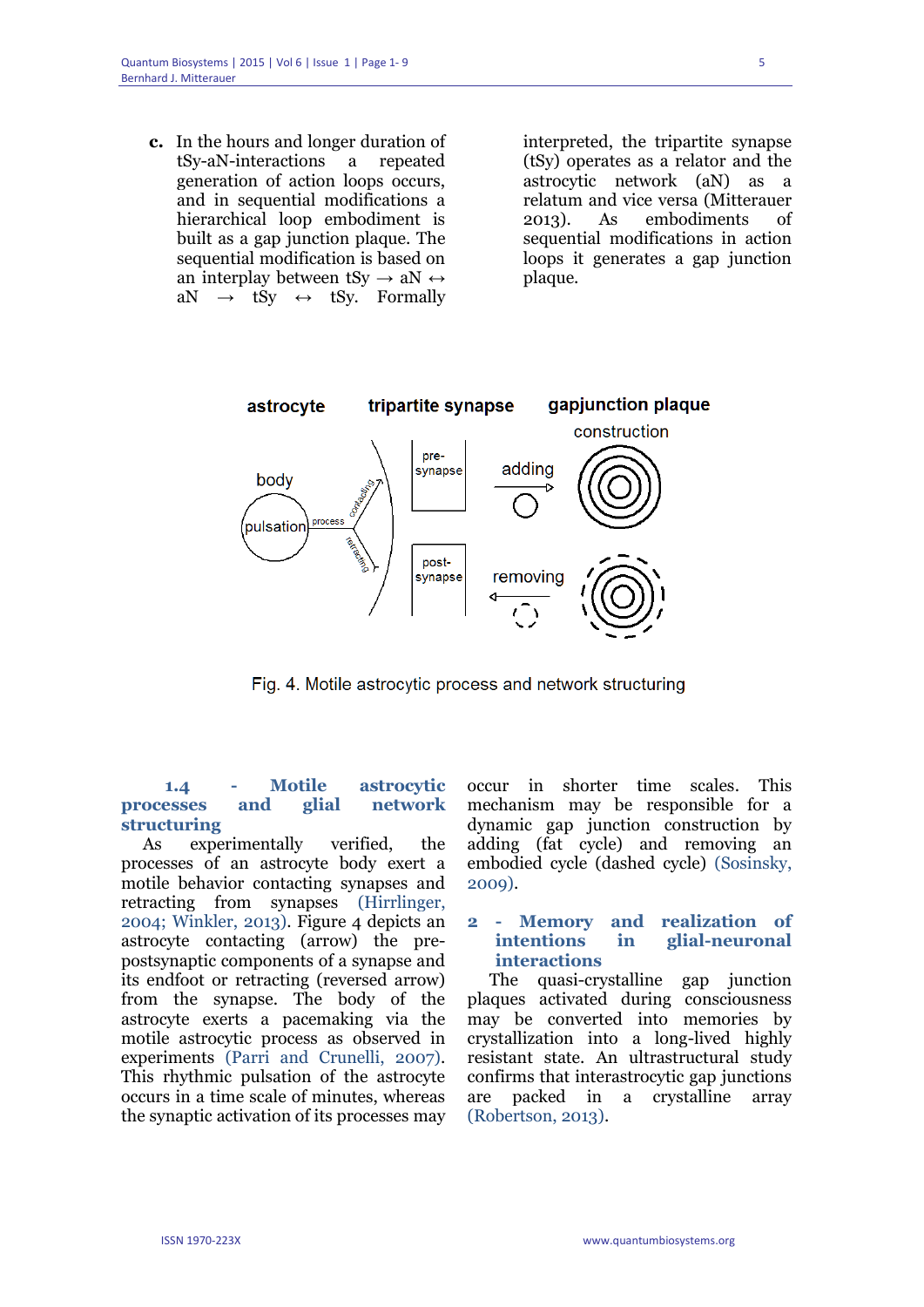Based on my model of glial-neuronal interactions the role of gap junction in memory formation can be interpreted as follows: gap junctions may register already generated cyclic pathways in the syncytium. Depending on a feedback from the neuronal network to the glial syncytium based on feasible intentions with regard to environmental information, gap junctions could strengthen their structure embodying a memory mechanism. In this case we have a double memory function of gap junction: a local embodiment of memories and a pathway memory determined by gap junctions (Mitterauer, 2015). This double memory function of gap junction plaques may work as intentions expressed in tripartite synapses as an expectation pattern experienced in synaptic neuroglial interactions and realized in the neuronal network via sensori-motor activation in the environment (Mitterauer, 2001; 2004).

 A "feeding" loop between the local structures of gap junction plaques, tripartite synapses and the neuronal network is outlined in Figure 5.



Fig. 5. Memory and realization of intention in glial-neuronal interactions

As proposed in my model of glialneuronal interactions, the formation of gap junction plaques occurs in cycles composed in different time scales embodying memories that act as intentional phase programs in glialneuronal interactions (Mitterauer, 2001). Most importantly, the memory architecture does not operate immediately on actual informations for neuronal activation, but it is generated by sequential phases of formation. According to the Event oriented World View (Baer, 2015) regarding memory we are not only talking about the conventional physical symbol in an objective worldview, but of the action in the entire refresh cycle.

Dependent on a given intentional phase program, a corresponding set of astrocytic receptors is expressed in the tripartite synapse ready for occupancy with cognate neurotransmitter substances. Thus, the expression of an astrocytic receptor pattern may determine which neurotransmitter substance must work on neurotransmission in the sense of a qualitative synaptic information processing (Mitterauer, 2012). This elementary mechanism in tripartite synapses is based on a glial expectation program experienced by neuronal information within the brain.

 If the amount of neurotransmitters exactly corresponds to the amount of expressed astrocytic receptors, a balance between the glial and neuronal network is produced and gliotransmitters released occupy presynaptic receptors, which exert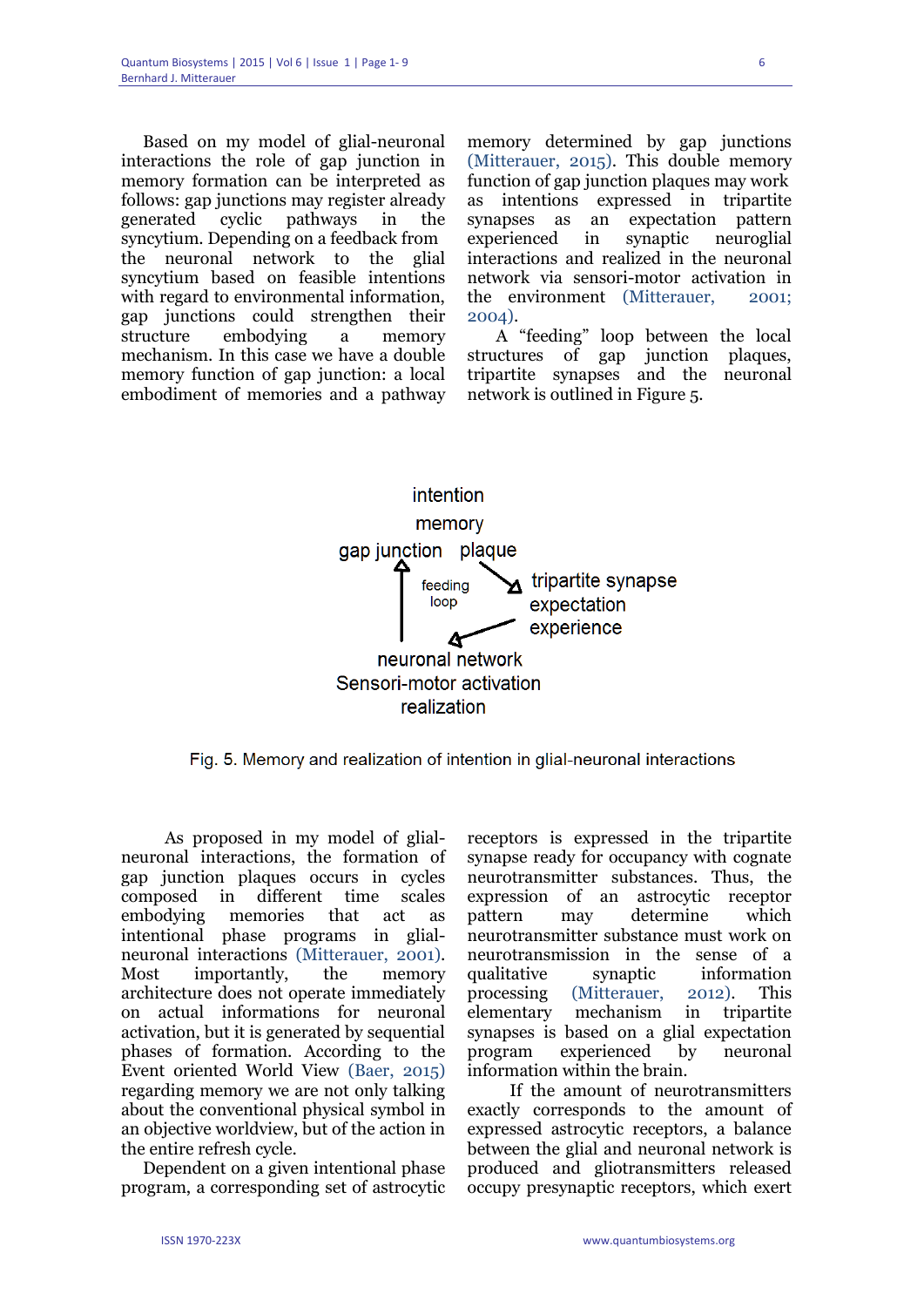a feedback mechanism. The comparison between expected internal and measured external signals provides an update feedback to the glial network that modifies the information flow through the neuronal network. Extremely important, cognitive processes such as thinking and planning occur on a time scale of minutes, hours, days or longer, since they need a relatively long time span for generating feeding loops for the realization of intentions with appropriate information from the inner and outer environment (Mitterauer, 2012). In the sensory-motor network the phase program may also code the motor program that controls the effectors. Feedback loops to an associative memory can change the intended phase program according to a successful realization in an appropriate environment (Mitterauer, 2001).

# **3 - Basic loops in glial-neuronal interactions**

The Event View of reality maps the cycling event architecture to cognitive systems by identifying interactions between the internal and external action flow as the present Now-experience. In the human brain a similar architecture may be implemented by identifying the glial network as the internal "I" process cycle that interacts with the external "You" process cycle implemented by the neuronal network. The specific interactions between the glial network and the neuronal network may take place in tripartite synapses (Baer, 2015). There is experimental evidence for feedforward and feedback loops acting in the glial network and in tripartite synapses (Kimelberg, 2012; Scemes and Giaume, 2006).

Figure 6 shows a diagram of basic glialneuronal interaction loops. A sole neuronal loop is acting between the environment (env), the presynapse (pre) and the postsynapse (post) back to the environment (env) (green interconnecting lines). A loop between an astrocyte (Ac), gap junctions (g.j.) and gap junction plaque back to the astrocyte (Ac) acts between the main localizations of the glial network as a glial loop (blue interconnecting lines). The basic loop between the neuronal and glial network as a neuro-glial loop is acting between the presynapse (pre), the astroglial network (acN), the astrocyte (Ac) and back to the presynapse (pre).

The implementation of the action cycle theory must be based on the ontological architecture of our brain constituted of the realms of I-subjectivity and Yousubjectivity, as mediated in specific localizations of interactions. Note that the diagram of basic loops in Figure 6 shows a feedforward loop mediating between the inner glial network and the outer neuronal network. Such a loop operates between subjective subjectivity and objective subjectivity and it may in accordance with our brain model embody the architecture of an action cycle of interactions in tripartite synapses.

# **Conclusion**

The brain model proposed here represents a model of glial-neuronal interactions focusing on the role of tripartite synapses and the glial network. As already hypothesized, memory and intentional phase programs may be generated and embodied in the glial network. The present study elaborates on the dynamically in different time scales generated structure. Feedforward and feedback loops may constitute intentional phase programs expressed in the astroglial component of a tripartite synapse ready for the activation of occupancy by appropriate neurotransmitters released from the presynapse. This mechanism is able to balance synaptic information processing.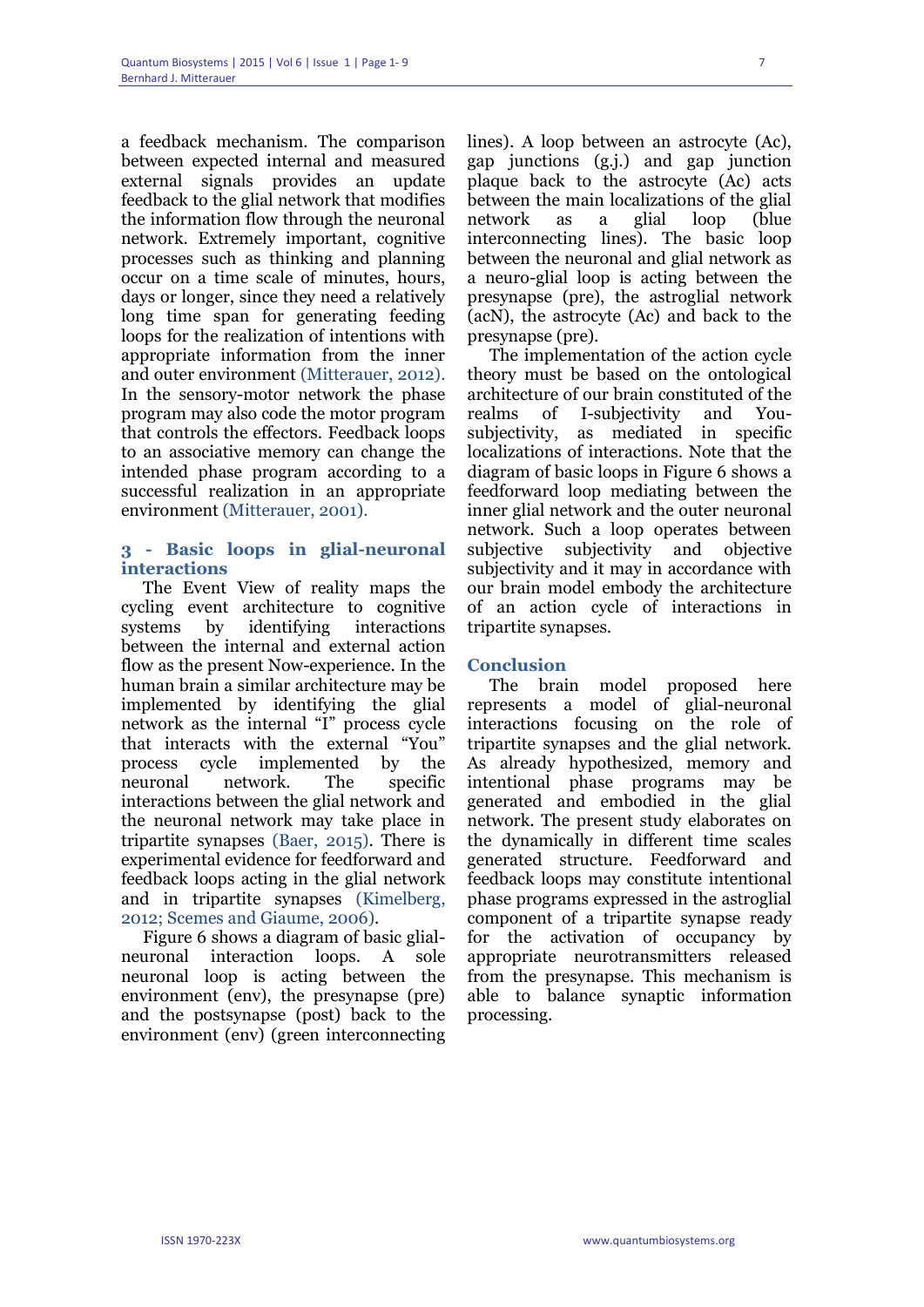

Fig. 6. Diagram of basic glial-neuronal interaction loops

Brain biological findings support this interpretation of glial-neuronal interactions: the interaction between the neuronal system that embodies objective subjectivity of the inner and outer environment, and the glial system embodying subjective information processing are generated by action loops. This structure could implement the cognitive action cycle architecture in the Event oriented World View (Baer, 2015).

Despite rapid improvements of techniques for brain biological experiments, testing methods of our brain model are faced with limitations with regard to the explanation how our brain operates as a self-conscious unit. Here, I see a real progress in the implementation of the cognitive action cycle theory in computer systems or robots "with a touch of subjectivity".

# **Acknowledgement**

 I am very grateful to Birgitta Kofler-Westergren for preparing the final version of the paper.

# **References**

- Araque A, Parpura V, Sanzgiri RP, Haydon PG. (1999) *Tripartite synapses: glia, the unacknowledged partner.* Trends Neurosci; 22: 208-215.
- Baer W. (2015) *Unity through an Event Oriented World View* (Special Issue of Quantum Biosystems).
- Baer W. (2013) *A conceptual framework embedding conscious experience in physical processes.* In Pereira A Jr, Lehmann D (eds). The Unity of Mind, Brain and World, Cambridge: Cambridge University Press: 113- 148.
- Bargiello T, Brink P. (2009) *Voltage-gating mechanism of connexin channels.* In Harris LH, Locke D (eds). Connexins, New York: Human Press: 103-128.
- Guenther G. (1962) *Cybernetic ontology and transjunctional operations.* In Yovits MC, Jacobi GT, Goldstein GD (eds). Selforganizing Systems, Washington DC: Spartan Books: 313- 392.
- Haydon PG, Carmignoto G. (2006) *Astrocyte control of synaptic transmission and neurovascular coupling.* Phys Rev; 86: 1009- 1031.
- Hirrlinger J, Hülsmann S, Kirchhoff F. (2004) *Astroglial processes show spontaneous motility of active synaptic terminals in situ.* Eur J Neurosci; 20: 2235-2239.